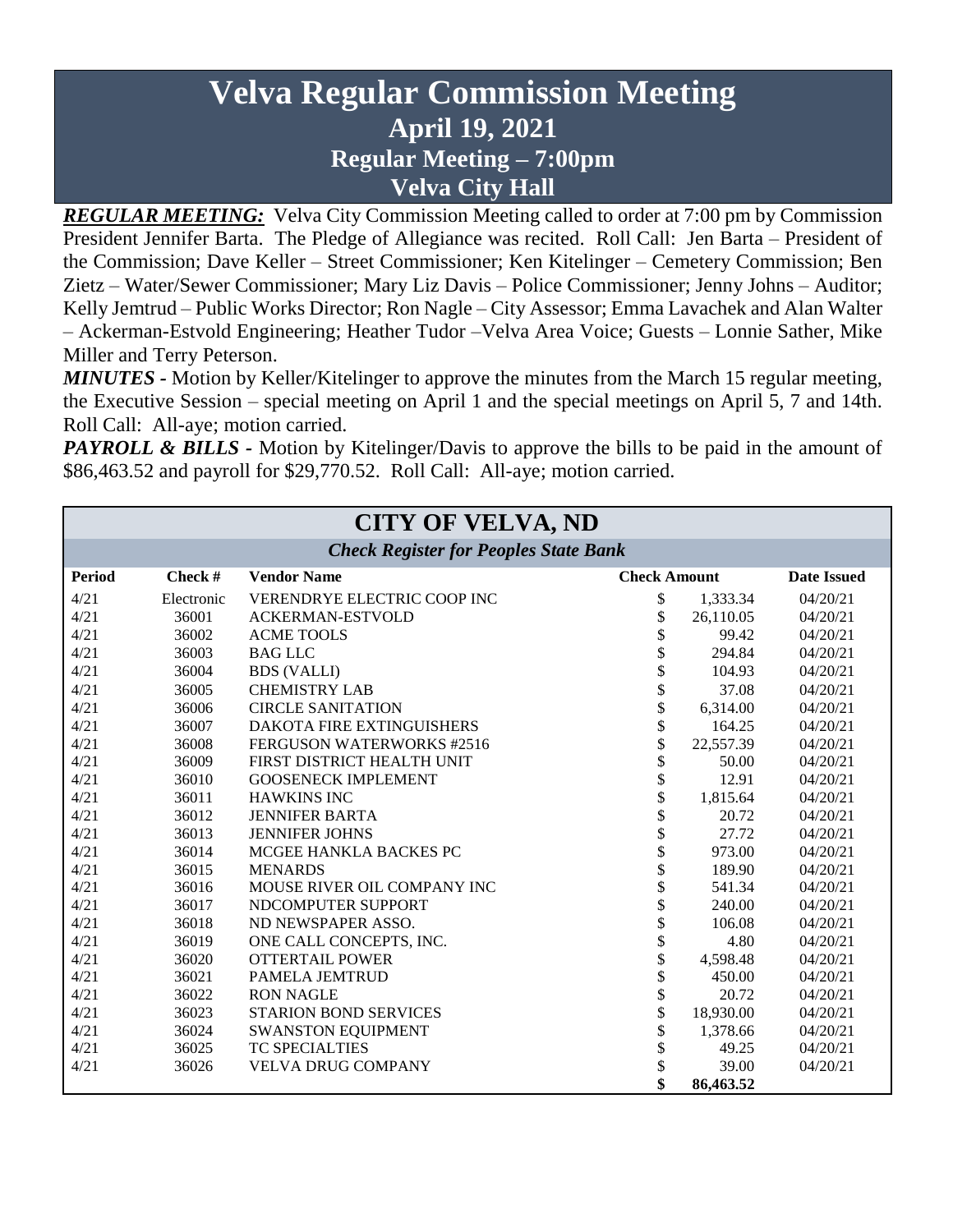# *GUESTS*

-Lonnie Sather, residing at 401 Central Avenue East, addressed the city commission regarding traffic speeds on Central Avenue East or County Road 20. He stated that the average speed on the way into town was 40-60 mph in the 25 mph zone. He would like the Commission to please look into this issue before something terrible happens. Discussion ensued regarding it being a County Road, different ways to slow people down, and temporary solutions until something can be permanently established. Sather stated that Sunday mornings are the worst and he just asks that this issue not be overlooked for the sake of his family and every family that lives along that road. Barta asked that the process be started and for the issue to be placed on the next meeting's agenda under old business. -Brent Fischer was not in attendance.

#### *NEW BUSINESS*

-Discussion ensued on email correspondence from Interstate Engineering regarding an upcoming water main replacement project along Highway 52 between Logan and Velva. Barta asked for more research to be done by Alan Walter and the item to be addressed again under old business next month. -Mike Miller and Terry Peterson, representing the Aggie Foundation, asked a question about Municode Sec. 14-272, Site approval, specifically *subsection (b)No organization shall be allowed authorization for more than three sites at the same time within the city during one permit period,…* Barta stated that the ordinances had all recently been gone through to update for the Municode, and that this had been another oversight. She stated that going through all of the old ordinances was extremely difficult and a few oversights have been made. The  $1<sup>st</sup>$  reading to amend this ordinance was read on April 15<sup>th</sup>. Barta also explained the different types of games; and reiterated again that the amendment is necessary and was an oversight by the Commission and employees.

#### *OLD BUSINESS*

No items to discuss.

#### *ENGINEER*

Alan Walter addressed a letter that was sent out to several Velva residents south of town, received from the US Air Force. The summary of the letter is that there is a plan in place to reroute and rewire 7-missile sites to 15. Emma Lavachek discussed the upcoming Goldade lift station replacement project, stating that there has been a lot of interest in the notice for bids that went out last month. Seven prime contractors have requested specifications for the project. Barta stated that she signed the final CDBG paperwork today. Jemtrud said that contractors have been down to do soil testing. Jemtrud asked what the plan will be during the project for a bypass pumping plan to Main Street. Lavachek stated that each contractor will have to submit their bypass plan along with their bid.

#### *REPORTS OF THE PRESIDENT*

**Finance Commissioner:** Barta addressed the letter from the Office of the State Tax Commissioner, authorizing their office to administer the City of Velva's local sales, use and gross receipts taxes for the 2021-2023 biennium. Barta also addressed an email from the ND Department of commerce regarding the renaissance zone's expiration date of November, 2021. Barta will discuss this issue with Nagle to discuss the renewal. Barta stated that the Commission held a special meeting on April 14 to discuss the additional expense the city may incur for flooring in city hall and to approve funding up to \$4,000 if insurance did not cover all of the damage. She then stated that Commissioner Keller requested funding from the Velva Volunteer Fire Department gaming, and the City was granted \$3,500! Thank you to everyone involved with this much needed funding. Barta stated that Davis and herself would be attending the NDLC spring convention this week in Bismarck and that there are several webinars available online if any Commissioners were interested.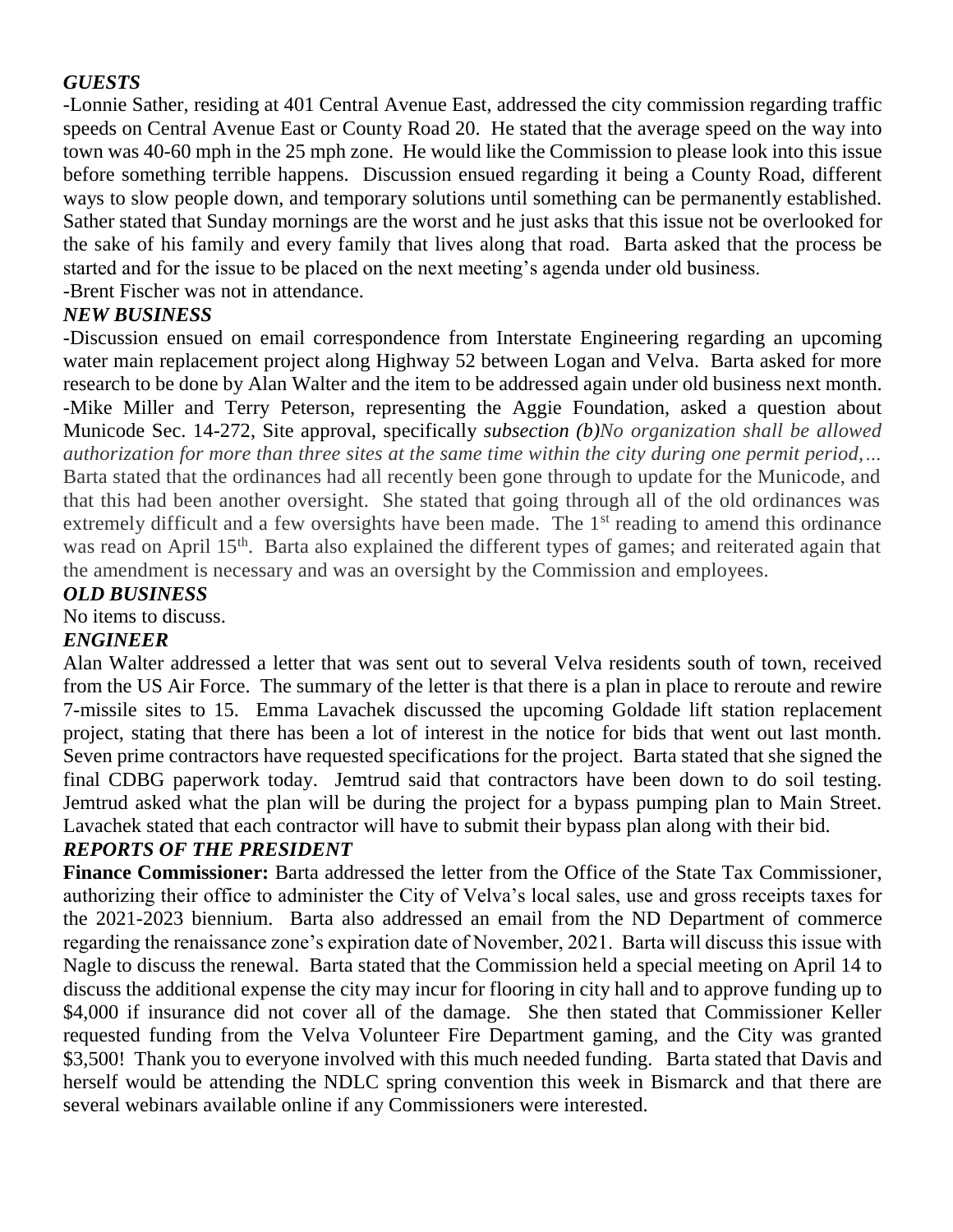**Water Commissioner**: Zietz presented a question he received from a resident regarding having 2 curb stops on one parcel and being charged for each curb stop the base rate and usage for both water and sewer. Johns stated that there was a recent break at the second curb stop, and without Kerry Wyche, Deputy Auditor, tracking the usage on the new Neptune 360 program, that could have led to an extremely significant loss and was a liability to the city's system. Kitelinger agreed that unless the curb stop was turned off and the meter removed, the curb stop is a liability to the city and should continue to be charged. Johns stated that there were two separate addresses for the curb stops. Zietz will recommend the homeowner trench a seasonal water line to the second property, from his main home, to avoid the additional fees. Barta asked that Nagle do some research on the properties and why there is two addresses. Keller/Kitelinger made a motion to table the Schweitzer curb stop issue until the next meeting. Roll Call: All-aye; motion carried. Jemtrud added that a letter needs to be sent out regarding an ordinance violation/tree nuisance. Zietz also stated that there was a street light out south of the underpass; Jemtrud will take care of the issue. Zietz asked whose responsibility it was to maintain the new park bridge? Walter said the park is responsible. Barta asked Johns to send a letter to the Park Board members regarding the graffiti on the new bridge and the need for it to be repainted as soon as possible. Davis asked if our aquifer would be affected during the possible drought continuance this summer. Jemtrud stated the aquifer is quite large and they should be fine, but will continue to monitor the issue.

**Street Commissioner:** Keller discussed the two bids received for crack sealing. (Deputy Dewanz entered the meeting at 8:11pm). Jemtrud gave a rundown of different areas that are on the list to be crack sealed this year. Zietz/Kitelinger made a motion to approve the bid from Curb to Curb, spending a maximum of \$20,000, to be taken out of the Capital improvements account in the Highway fund. Roll Call: All-aye; motion carried. Keller also addressed the plumbing at City Hall. Jemtrud will be requesting bids/quotes to either replace and repair the current plumbing and/or look into installing electric heat throughout the building.

**Cemetery Commissioner**: Kitelinger stated that the cemetery looks good. Jemtrud asked about a call the office received regarding adding extra decorations, borders and rocks to a gravesite. Discussion ensued on the extra liability to the city. Kitelinger denied the request; the rest of the Commission concurred.

**Police Commissioner**: Discussion ensued with Deputy Dewanz on Central Avenue speeding. Dewanz stated that he knows it is an issue and is working with the State's Attorney to possibly institute a plan he had. Barta reiterated that any and all residents can make a complaint to the Sheriff's Department to report speeders. Discussion ensued on several dogs in town. Keller asked Dewanz about deputies "potentially stalking/poaching" patrons of the local bar establishments in Velva. Keller asked that the poaching stops and for the newspaper to report on the matter.

#### *AUDITOR*

-Johns gave an update on the debt consolidation process and that after running the numbers, it should save the city over \$55,000 in interest charges and administrative fees. Johns gave an additional update on the city hall situation and thanked Kelly Jemtrud and staff for all of their help during the cleanup process. Johns presented a quote received for the office's computer and networking needs. Barta asked to get another quote to compare.

#### *BUILDING INSPECTOR/ASSESSOR*

-Nagle discussed a property in town that is now owned by the County because of delinquent taxes. Nagle is to reach out to the 1<sup>st</sup> District Health Unit to have them evaluate the property.

# *PUBLIC WORKS*

-Jemtrud's items were discussed previously in the meeting.